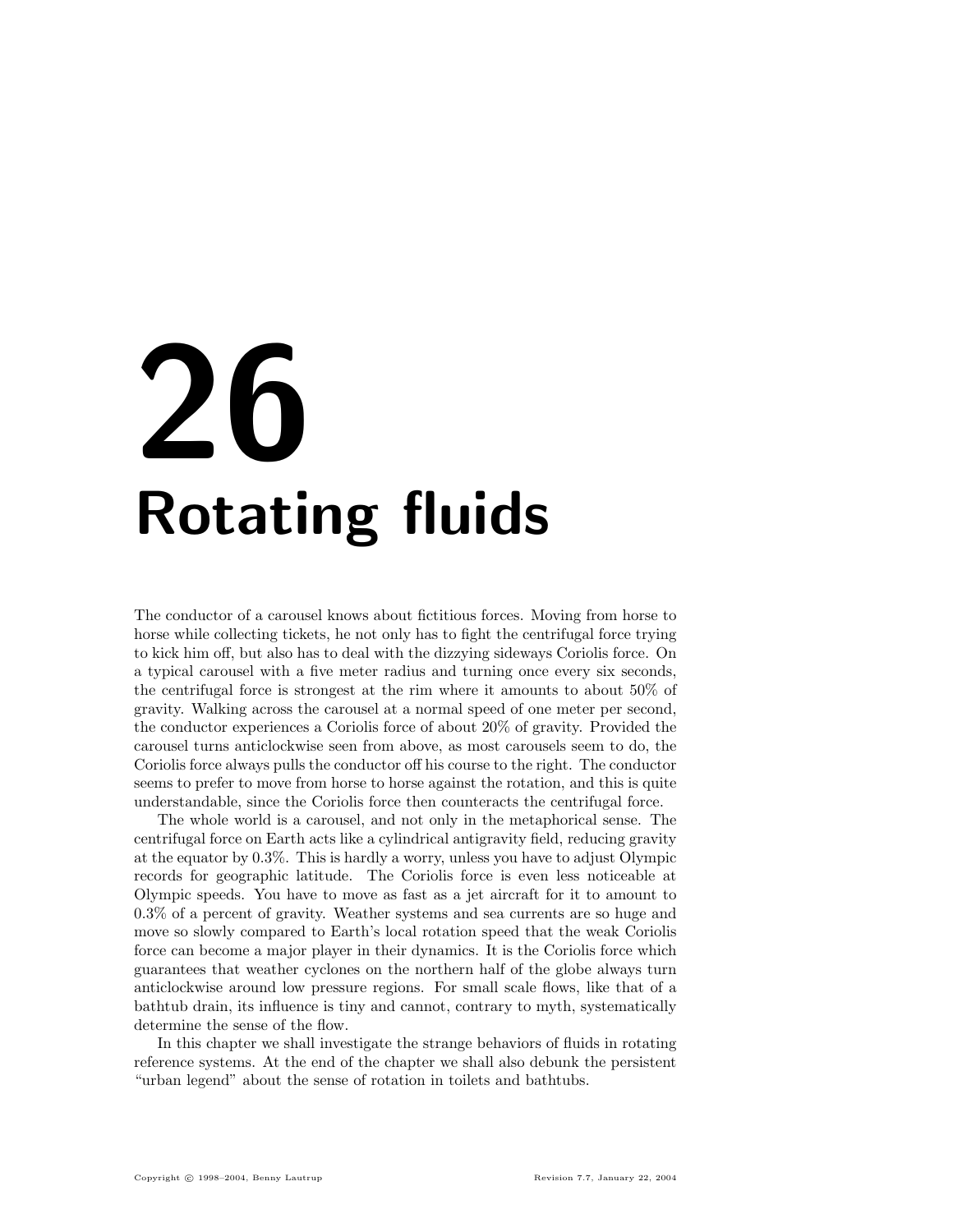## 26.1 Fictitious forces

When dealing with a moving object, for example a rotating planet, it is often convenient to give up the inertial coordinate system and instead attach a fixed coordinate system to the moving object. If the object is neither accelerating nor rotating, the attached coordinate system is itself inertial, and the relativity of Newtonian mechanics then tells us that all physical laws take the same form. That is why there is no way of determining the absolute state of inertial motion in Newtonian mechanics. As mentioned before, this property of Newton's laws was extended to a fundamental principle for all of physics by Einstein in his special theory of relativity.

In a non-inertial, accelerated coordinate system, the Newtonian principle of relativity ceases to be valid, and the laws of mechanics take a different form. The acceleration on the left hand side of Newton's second law must be corrected by terms deriving from the motion of the coordinate system, and when these terms are shifted to the right hand side they may be interpreted as forces. Since these forces apparently have no objective cause, in contrast to forces caused by other bodies, they are called fictitious. A better name might be inertial forces, since there is nothing fictitious about the jerk you experience when the bus suddenly stops. In this chapter we shall only be concerned with steadily rotating coordinate systems, such as those we use one Earth.

## Steady rotation

Consider a Cartesian coordinate system  $(x, y, z)$  rotating with constant angular velocity  $\Omega$  around the z-axis relative to an inertial system  $(x', y', z')$ . The coordinates of a point particle are related by the transformation

$$
x' = x\cos\Omega t - y\sin\Omega t , \qquad (26-1a)
$$

$$
y' = x \sin \Omega t + y \cos \Omega t , \qquad (26-1b)
$$

$$
z' = z \tag{26-1c}
$$

The transformation expresses as usual that the position of a point has a geo inertial coordinate system.<br>metrically invariant meaning. The force  $\mathbf{F}'$  acting on the point particle in the inertial system, is related to the force  $\boldsymbol{F}$  in the rotating system by the same transformation,

$$
F'_x = F_x \cos \Omega t - F_y \sin \Omega t , \qquad (26-2a)
$$

$$
F'_y = F_x \sin \Omega t + F_y \cos \Omega t , \qquad (26-2b)
$$

$$
F'_z = F_z \t\t(26-2c)
$$

which expresses that force is a vector quantity. It is the only sensible way to define what is meant by force in the rotating system.

Newton's second law connects acceleration and force in the inertial system,



 $\hat{y}$  $\prime$ 

nates of a point particle P from a rotating to an inertial coordinate system.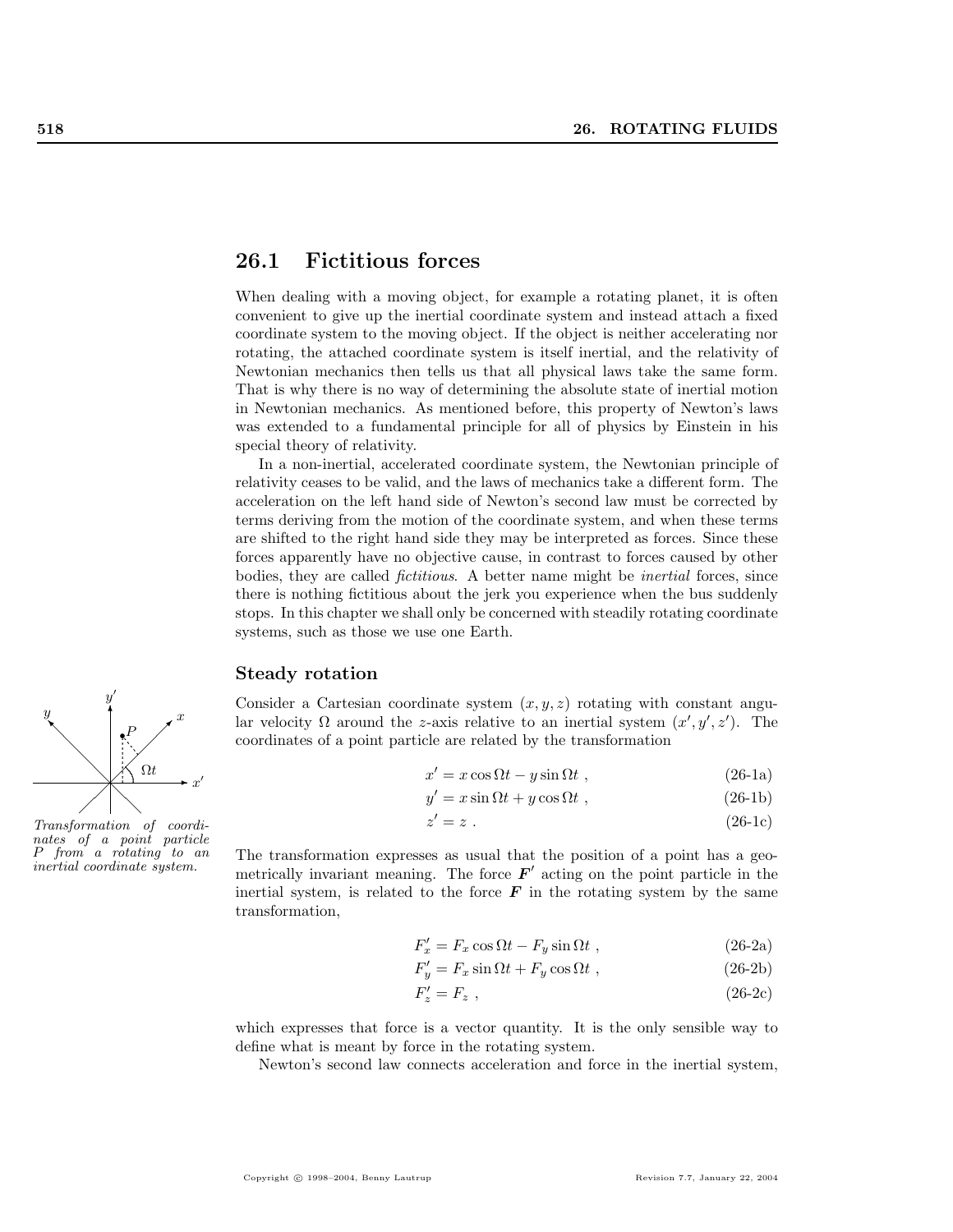$md^2\mathbf{x}'/dt^2 = \mathbf{F}'$ . Differentiating (26-1) twice after t we find

$$
\frac{d^2x'}{dt^2} = \left(\frac{d^2x}{dt^2} - \Omega^2 x - 2\Omega \frac{dy}{dt}\right) \cos \Omega t - \left(\frac{d^2y}{dt^2} - \Omega^2 y + 2\Omega \frac{dx}{dt}\right) \sin \Omega t ,
$$
  

$$
\frac{d^2y'}{dt^2} = \left(\frac{d^2x}{dt^2} - \Omega^2 x - 2\Omega \frac{dy}{dt}\right) \sin \Omega t + \left(\frac{d^2y}{dt^2} - \Omega^2 y + 2\Omega \frac{dx}{dt}\right) \cos \Omega t ,
$$
  

$$
\frac{d^2z'}{dt^2} = \frac{d^2z}{dt^2} .
$$

Multiplying these equations with  $m$  and comparing with  $(26-2)$ , the equations of motion in the rotating coordinates become,

$$
m\left(\frac{d^2x}{dt^2} - \Omega^2x - 2\Omega\frac{dy}{dt}\right) = F_x,
$$
  

$$
m\left(\frac{d^2y}{dt^2} - \Omega^2y + 2\Omega\frac{dx}{dt}\right) = F_y,
$$
  

$$
m\frac{d^2z}{dt^2} = F_z.
$$

At this point it is better to leave the particular coordinate system where the rotation vector points along the z-axis and write these equations in vector notation

$$
m\left(\frac{d^2x}{dt^2} + \mathbf{\Omega} \times (\mathbf{\Omega} \times \mathbf{x}) + 2\mathbf{\Omega} \times \frac{d\mathbf{x}}{dt}\right) = \mathbf{F}.
$$
 (26-3)

Clearly, the rotating coordinates have generated extra acceleration terms on the left hand side. Moving these terms to the right hand side, we obtain the standard expression for Newton's second law in a steadily rotating coordinate system,

$$
m\frac{d^2x}{dt^2} = \boldsymbol{F} - m\boldsymbol{\Omega} \times (\boldsymbol{\Omega} \times \boldsymbol{x}) - 2m\boldsymbol{\Omega} \times \frac{d\boldsymbol{x}}{dt} \qquad (26-4)
$$

The extra terms on the right hand side now appear as fictitious forces: the centrifugal force  $-m\Omega \times (\Omega \times x)$  and Coriolis force  $-2m\Omega \times dx/dt$ .

In a general moving coordinate system, there are two further fictitious forces, the linear acceleration force  $-ma(t)$  where  $a(t)$  is the acceleration of the origin of the moving coordinate system, and the angular acceleration force  $-md\Omega/dt\times x$ . The complete expression for Newton's second law in any moving Cartesian coordinate system thus becomes

$$
m\frac{d^2x}{dt^2} = \mathbf{F} - m\mathbf{a} - m\mathbf{\Omega} \times (\mathbf{\Omega} \times \mathbf{x}) - 2m\mathbf{\Omega} \times \frac{dx}{dt} - m\frac{d\mathbf{\Omega}}{dt} \times \mathbf{x}
$$
 (26-5)

The extra fictitious forces are of no importance for the following discussion, but are derived by a general method in problem 26.1.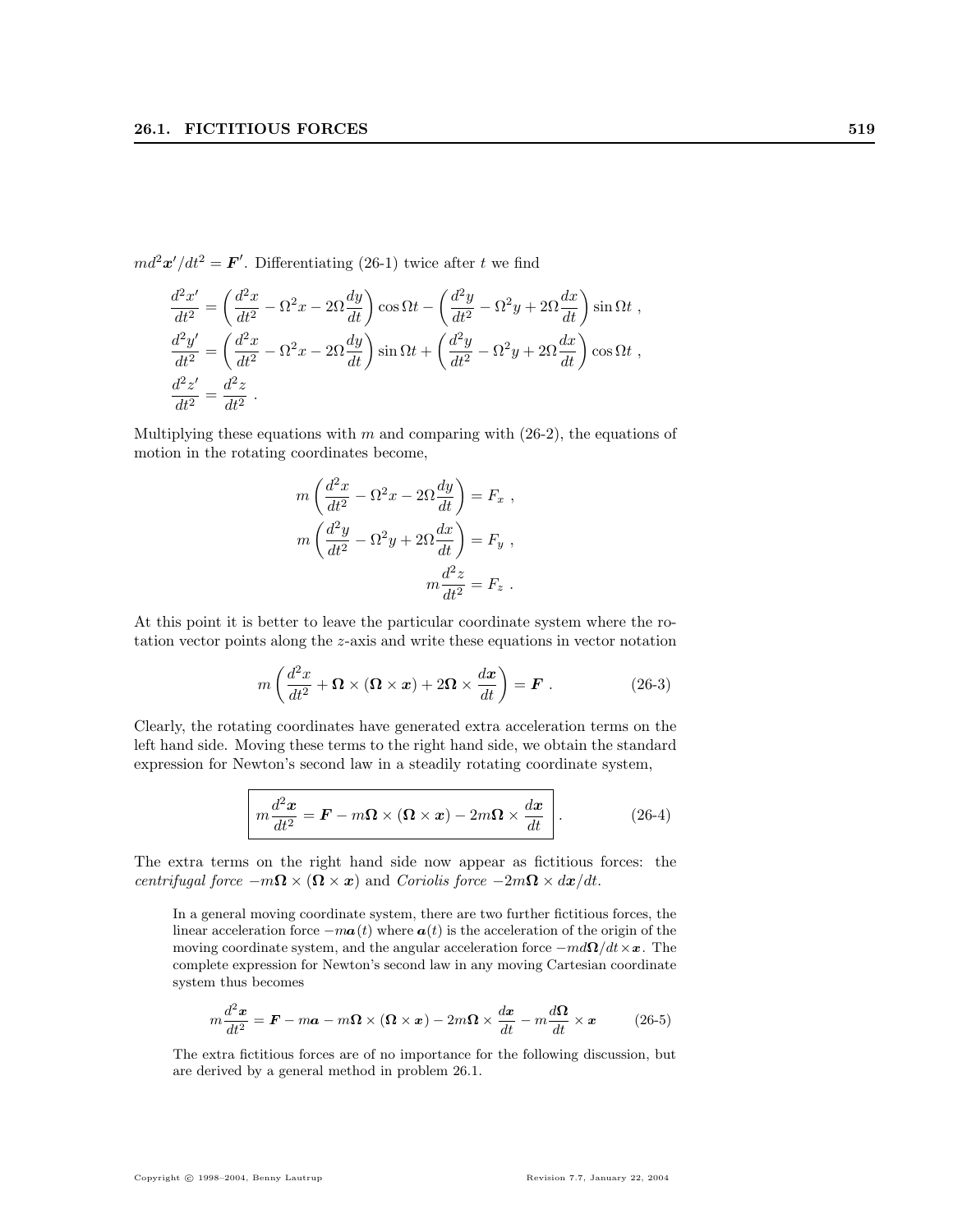

Spherical coordinates on Earth. The polar axis points<br>towards the north pole,  $towards$   $the$   $north$ latitude is  $\delta = \pi/2 - \theta$  and longitude  $\lambda = -\phi$  is measured westwards from the zero meridian going through Greenwich, England.



Local flat-earth coordinate system and its relation to the polar angle.



Flat-earth local coordinate system in a point on the surface.

## Centrifugal force on Earth

The effect of the centrifugal force on Earth is primarily to flatten the spherical shape in such a way that it conforms to an equipotential surface (see chapter 7). The direction of the combined gravitational and centrifugal force is always orthogonal to the equipotential surface everywhere on Earth, i.e. by definition vertical. The local vertical component of the centrifugal force becomes in Earthcentered polar coordinates for  $r = a$ ,

$$
\mathbf{e}_r \cdot (-\mathbf{\Omega} \times (\mathbf{\Omega} \times \mathbf{x})) = a\Omega^2 (\mathbf{e}_r \times \mathbf{e}_z)^2 = a\Omega^2 \sin^2 \theta , \qquad (26-6)
$$

where  $\theta$  is the polar angle. This is the amount by which local gravity is reduced by the centrifugal "antigravity". The ratio of centrifugal acceleration to gravity is smaller than  $\Omega^2 a/g_0 \approx 3.5 \times 10^{-3}$  and thus generally negligible, except when precision is needed.

#### Coriolis force on Earth

The Coriolis force is different. It acts along different directions in different places of the Earth, because the true rotation axis is not vertical, except at the poles. In a local flat-earth coordinate system tangential to the surface in a given point with the x-axis towards the east and the  $y$ -axis towards the north, the rotation vector is  $\Omega = \Omega(0, \sin \theta, \cos \theta)$  where  $\theta$  is the polar angle. The components of the Coriolis acceleration  $g^C = -2\Omega \times v$ , expressed in terms of the velocity  $v = dx/dt$ , are

$$
g_x^C = 2\Omega \cos \theta v_y - 2\Omega \sin \theta v_z , \qquad (26-7a)
$$

$$
g_y^C = -2\Omega\cos\theta\,v_x\,,\tag{26-7b}
$$

$$
g_z^C = 2\Omega \sin \theta v_x \,. \tag{26-7c}
$$

At the poles the Coriolis force is always horizontal, and at the equator it is always vertical for horizontal motion ( $v_z = 0$ ). A good number to remember is the projection of Earth's rotation on the local vertical at middle latitudes  $(\theta = 45^{\circ})$  which comes to  $2\Omega \cos \theta \approx 10^{-4}$  s<sup>-1</sup>.

The vertical Coriolis force  $g_z^C$  is very small compared to gravity. Even for a modern jet aircraft flying on an east-west course at middle latitudes at a speed close to the velocity of sound, it amounts to only about 0.3% of gravity, which accidentally is of the same order of magnitude as the centrifugal force. So we may happily ignore the vertical Coriolis force along with the centrifugal force in most Earthly considerations. We shall also ignore the Coriolis force due to the vertical component of velocity  $v<sub>z</sub>$ . The jet plane from before experiences again only a Coriolis acceleration in westerly direction of magnitude 0.3% of gravity during upwards vertical flight at the speed of sound. For large scale systems, like weather cyclones, the horizontal motion is also by far the most important.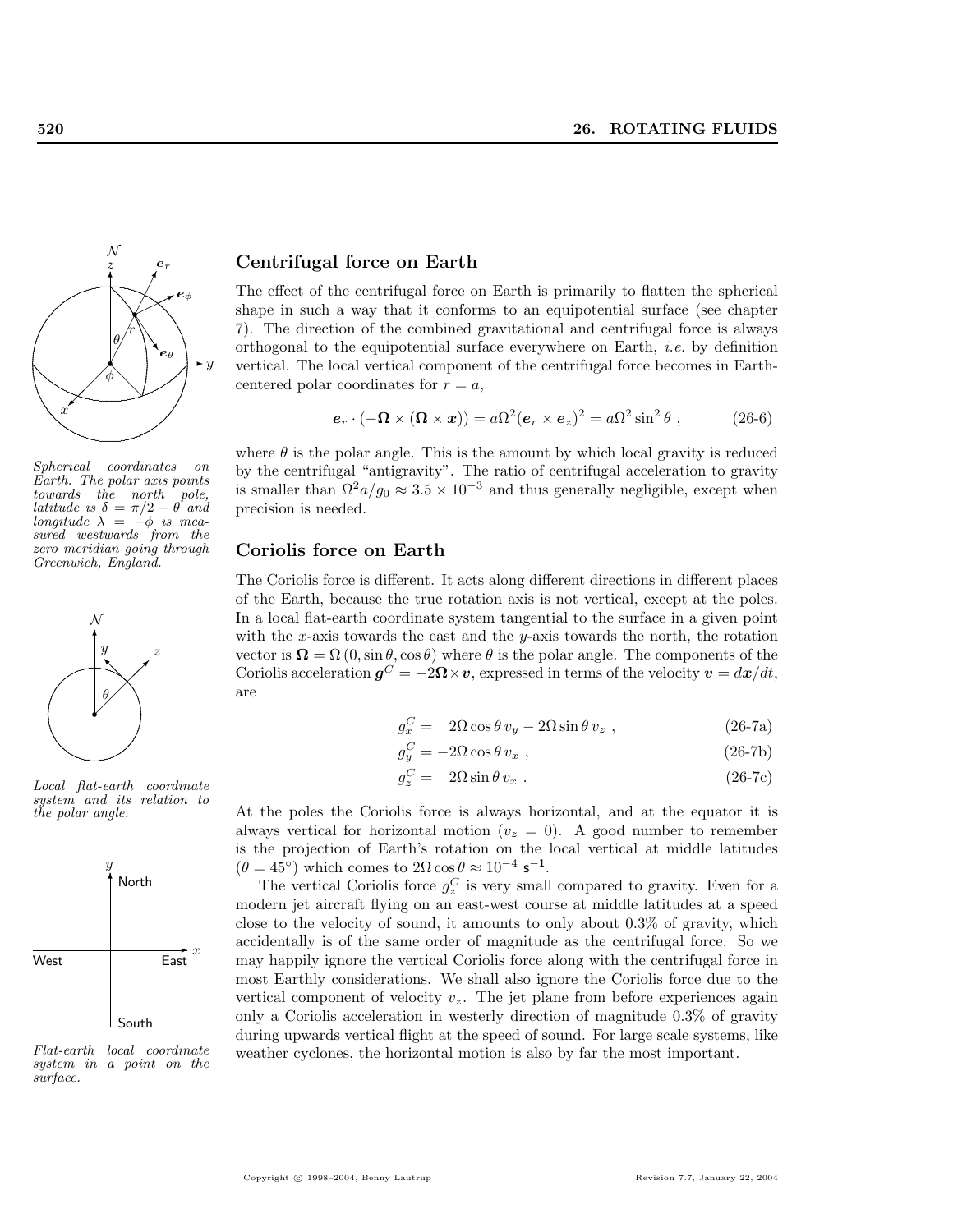#### Local angular velocity

The conclusion is that under normal circumstances only the first terms in  $g_x$ and in  $g_y$  need to be considered, leading to a purely two-dimensional Coriolis acceleration which we write in the form,

$$
g_x^C = 2\Omega_\perp v_y \tag{26-8a}
$$

$$
g_y^C = -2\Omega_\perp v_x \;, \tag{26-8b}
$$

$$
g_z^C = 0 \tag{26-8c}
$$

Here  $\Omega_{\perp}$  is the *local angular velocity* 

$$
\Omega_{\perp} = \Omega \cos \theta \quad . \tag{26-9}
$$

For all practical purposes, the Coriolis force in a local flat-earth coordinate system looks as if the Earth were indeed flat and rotated around the local vertical with the local angular velocity. The important part of the Coriolis force is thus in vector notation,

$$
\mathbf{g}^C = -2\mathbf{\Omega}_{\perp} \times \mathbf{v} \tag{26-10}
$$

with  $\Omega_{\perp} = \Omega_{\perp} e_z$ . The magnitude of the local angular velocity at a given polar angle (or latitude) can be experimentally verified by means of a Foucault pendulum, an experiment which ought impress the members of the Flat Earth Society about the fallacy of their convictions.

The similarity of fictitious and gravitational forces is part of a much deeper equivalence between gravity and accelerated motion. Einstein raised it to a Principle of Equivalence stating that gravity locally, *i.e.* in sufficiently small regions of space and time, in all respects is indistinguishable from accelerated motion. But if that is the case, Mach then asked, why distinguish at all? Could inertial forces also be due to subtle gravitational effects of the mass distribution of distant fixed stars? Then inertial systems would be defined to be moving with constant velocity relative to the average motion of this distribution. This would in turn imply that inertial forces on Earth could depend on the presence of huge masses in our cosmic neighborhood, for example the center of the Milky Way, violating thereby the strict Equivalence Principle. No such effects have ever been observed, but the jury is still out [14].

## 26.2 Flow in a rotating system

In a steadily rotating coordinate system, the Navier-Stokes equations must also include the fictitious forces. The centrifugal force resembles the usual gravitational force and may be written as the gradient of a potential (7-3). Including this in the effective pressure  $p^* = p + \rho_0 \Phi$ , the Navier-Stokes equation for an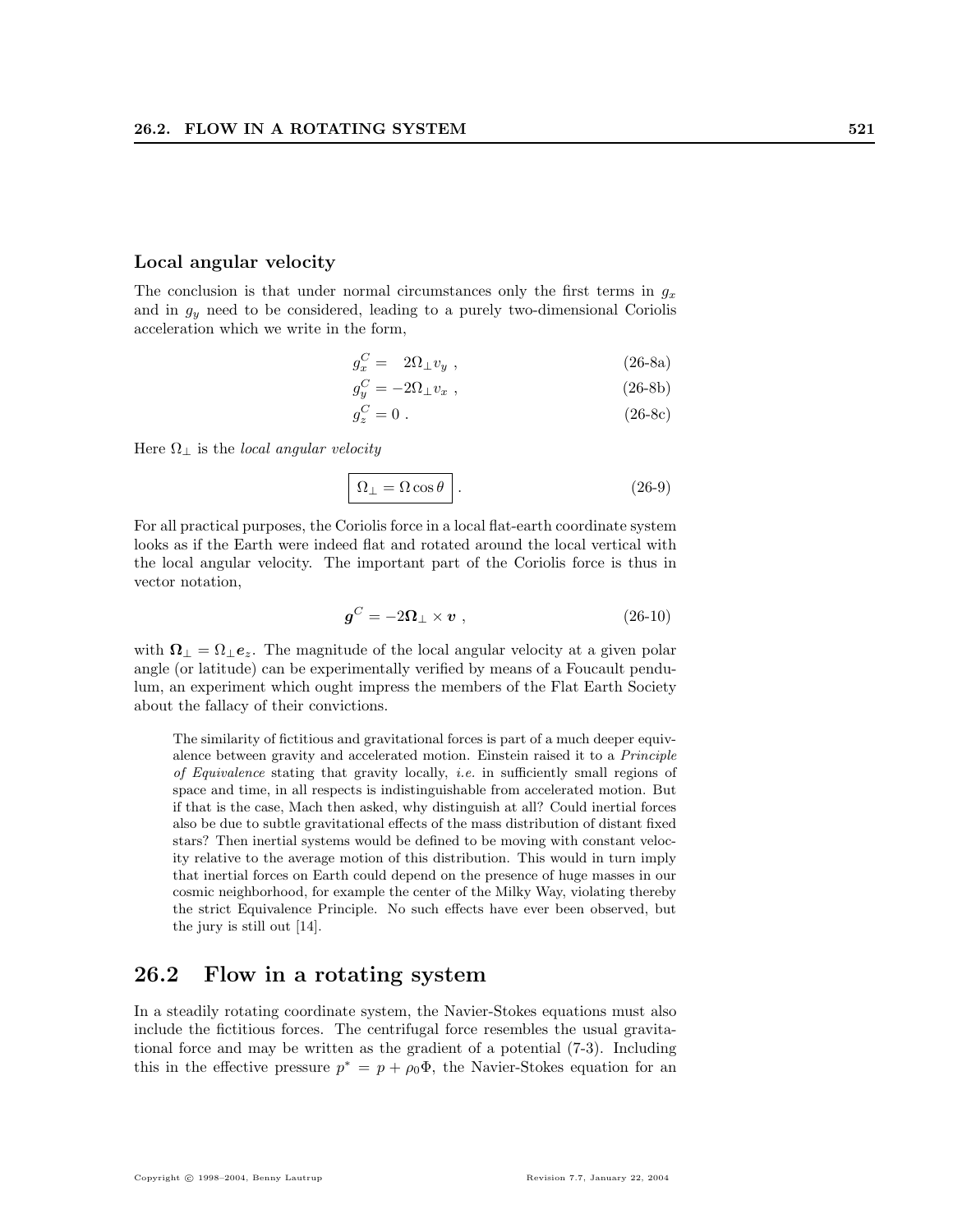incompressible fluid becomes,

$$
\frac{\partial \mathbf{v}}{\partial t} + (\mathbf{v} \cdot \nabla) \mathbf{v} = -\nabla \frac{p^*}{\rho_0} + \nu \nabla^2 \mathbf{v} - 2\mathbf{\Omega} \times \mathbf{v} \quad . \tag{26-11}
$$

Provided the origin of the coordinate system resides on the axis of rotation, the effective pressure is

$$
p^* = p + \rho_0 \Phi - \frac{1}{2} \rho_0 (\mathbf{\Omega} \times \mathbf{x})^2 \ . \tag{26-12}
$$

As discussed in the preceding section, the centrifugal force can generally be ignored at the surface of the Earth, though not in laboratory experiments with rotating containers, such as Newton's bucket (page 111). The Coriolis force can also, at Earth's surface, be calculated to a good approximation from the vertical local angular velocity vector.

## The Rossby number

Let us again characterize the flow by a length scale  $L$  and a velocity scale  $U$ . For nearly ideal steady flow with large Reynolds number,  $Re = UL/\nu \gg 1$ , the advective term dominates the viscous term (except near boundaries). The interesting quantity is accordingly the ratio between the advective acceleration and the Coriolis acceleration, called the Rossby number

$$
\text{Ro} = \frac{|(\mathbf{v} \cdot \nabla)\mathbf{v}|}{|2\mathbf{\Omega} \times \mathbf{v}|} \approx \frac{U^2/L}{2\mathbf{\Omega}U} = \frac{U}{2\mathbf{\Omega}L} \ . \tag{26-13}
$$

For nearly ideal flow the Coriolis force is significant only if  $\text{Ro} \lesssim 1$ , or in other words  $U \leq 2\Omega L$ . Thus, the general rule is that the Coriolis force only matters, when the flow velocity  $U$  is of the same magnitude or smaller as the typical variation  $\pm \Omega L$  in the local rotation velocity across the system.

Ocean currents and weather cyclones are relatively steady phenomena. The characteristic speeds are meters per second for the ocean currents and tens of meters per second for the winds over distances of the order of thousand kilometers. The Reynolds number comes to about Re  $\approx 10^{12}$  in both cases, because the larger wind speeds are offset by the larger kinematic viscosity of air. The Rossby numbers are, however, different. With a local angular velocity  $2\Omega \approx 10^{-4}$  per second, one gets a Rossby number  $\text{Ro} \approx 0.01$  for ocean currents and  $\text{Ro} \approx 0.1$  for weather cyclones. Both of these phenomena are thus dominated by the Coriolis force, but the ocean currents by far the most.

**Example 26.2.1:** When you (of size  $L = 1$  m) swim with a speed of  $U \approx 1$  m s<sup>-1</sup>, the Rossby number becomes  $\text{Ro} \approx 10^4$ , and the Coriolis force can be completely neglected. The water draining out of your toilet or bathtub moves with similar speeds over similar distances, making the Rossby number just as large and the

Carl-Gustav Arild Rossby (1898–1957). Swedish born meteorologist who mostly worked in the US. Contributed to the understanding of large-scale motion and general circulation of the atmosphere.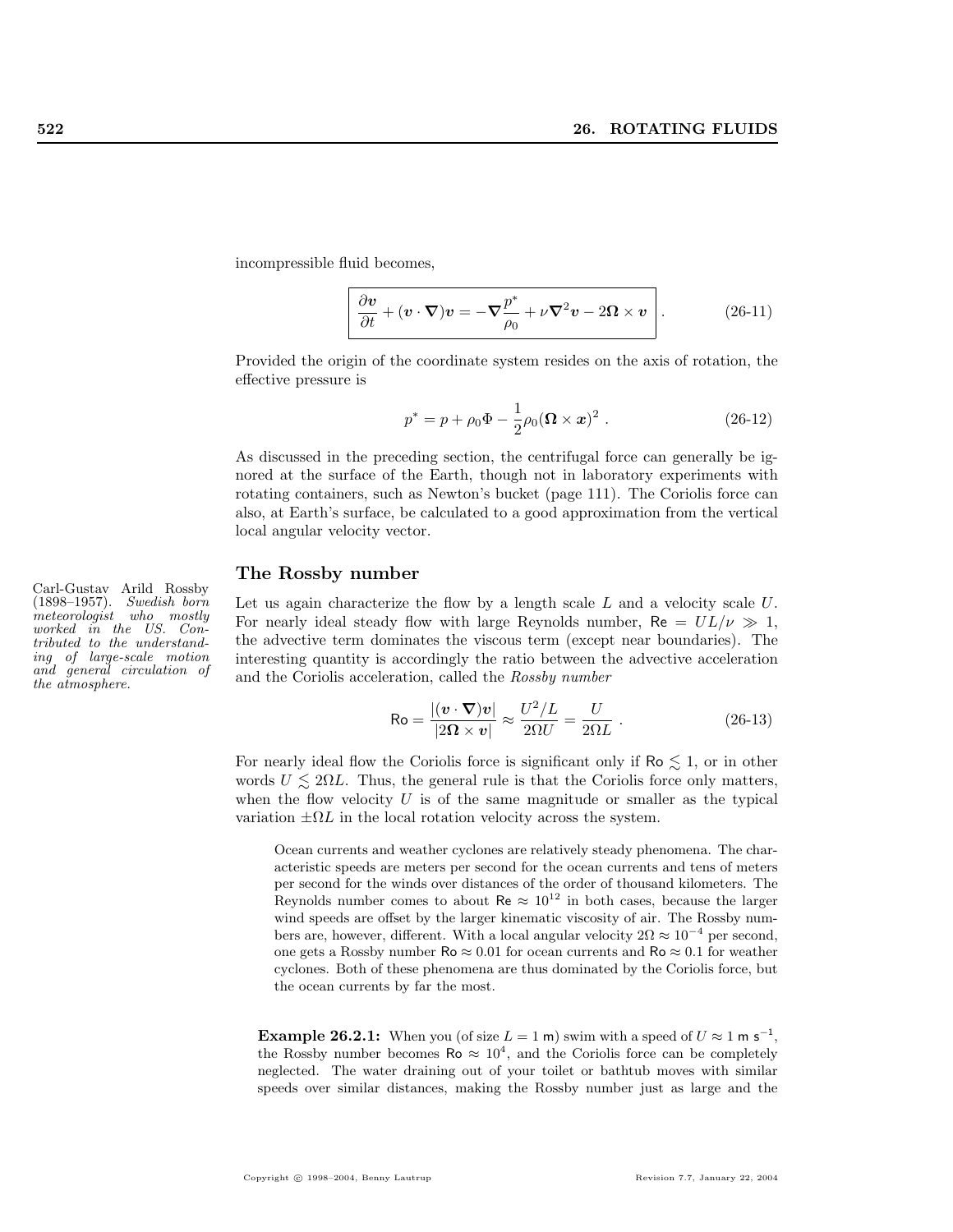Coriolis force just as insignificant as for swimming (see also section 26.5). In a pool on a carousel rotating with  $\Omega \approx 1$  s<sup>-1</sup>, the Rossby number for swimming is Ro  $\approx 1$ , and you probably become quite dizzy. In space stations designed for long-term habitation, gravity must for health reasons be simulated by rotation, and the large Coriolis force will presumably play havoc with ping-pong and other ballistic games (see problem 26.3).

# The Ekman number Vagn Walfrid Ekman (1874–

The ratio between viscous and Coriolis forces is called the Ekman number,

$$
\mathsf{Ek} = \frac{|\nu \nabla^2 v|}{|2\Omega \times v|} \approx \frac{\nu U / L^2}{2\Omega U} = \frac{\nu}{2\Omega L^2} = \frac{\mathsf{Ro}}{\mathsf{Re}} \ . \tag{26-14}
$$

When the Ekman number is small, the viscous force can be neglected relative to the Coriolis force. For large Reynolds number and moderate Rossby number, the Ekman number is automatically small. In natural systems on Earth, such as the sea and the atmosphere, the huge Reynolds number makes the Ekman number extremely small. The Ekman number is normally only of order unity close to boundaries where viscosity always comes to dominate over advection. Here the interplay between viscous and Coriolis forces gives rise to a highly interesting boundary layer, called the Ekman layer (section 26.4).

## 26.3 Geostrophic flow

In natural large-scale systems, the Reynolds number is so huge and the Rossby number so small that one can in the first approximation ignore both the viscous and the advective terms in the Navier-Stokes equations. A flow is said to be geostrophic if it is completely dominated by the Coriolis force. More formally, it is the limit of  $Ro \rightarrow 0$  and  $Ek \rightarrow 0$ .

Dropping both advective and viscous terms in (26-11), we arrive at the remarkably simple field equation for geostrophic flow,

$$
-\frac{1}{\rho_0}\nabla p^* - 2\Omega \times \mathbf{v} = \mathbf{0}
$$
 (26-15)

It states that the effective pressure gradient must everywhere balance the Coriolis force. Inserting the effective pressure (26-12) and leaving out the contribution from the centrifugal force, this becomes

$$
-\frac{1}{\rho_0}\nabla p + \boldsymbol{g} - 2\boldsymbol{\Omega} \times \boldsymbol{v} = \boldsymbol{0} , \qquad (26-16)
$$

an equation of basically the same form as the hydrostatic equation (4-19).

1954). Swedish physical oceanographer. Contributed to the understanding of dynamics of ocean currents.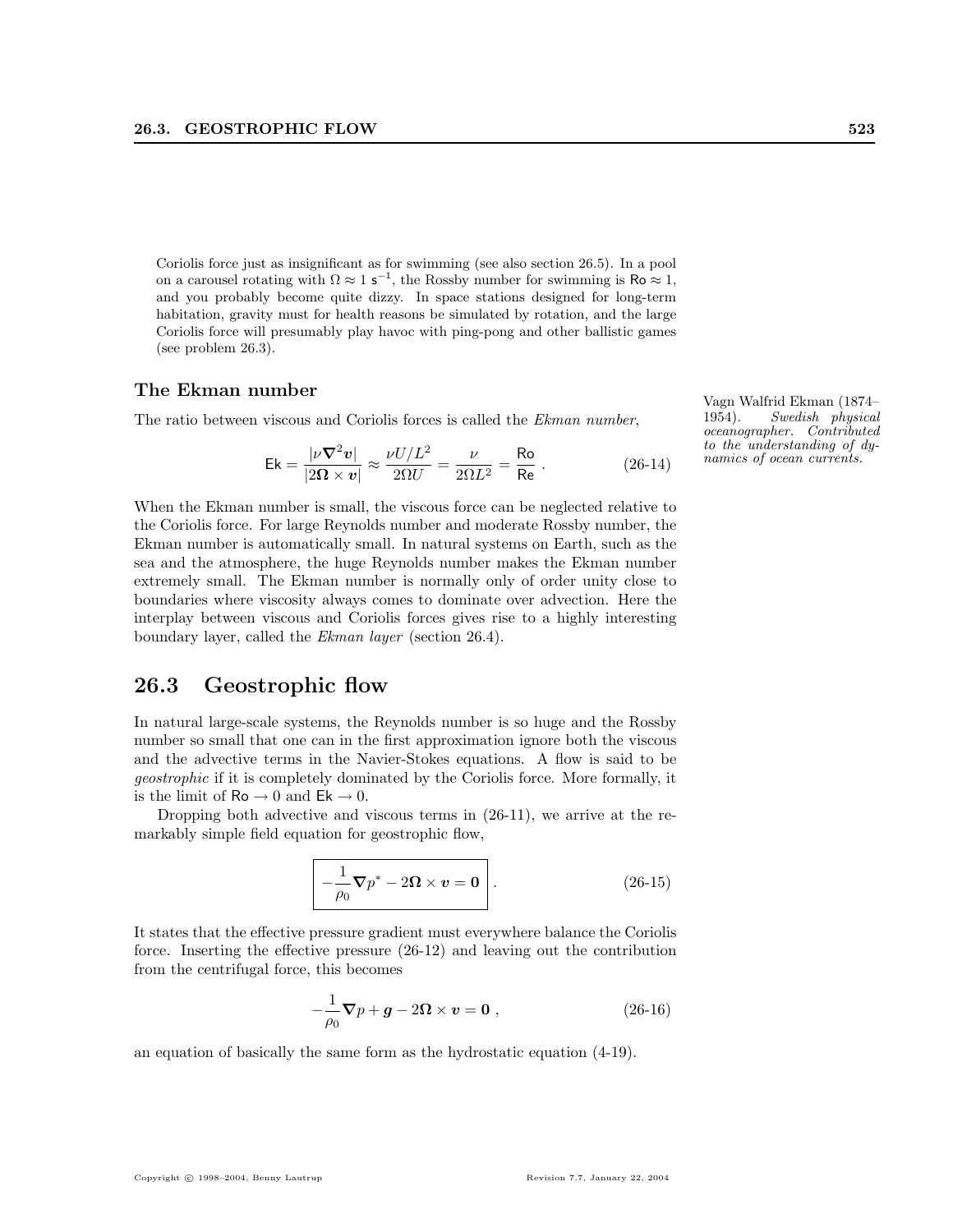

The water level is tilted by the Coriolis force, so that the surface stays orthogonal to the gradient of the true pressure. Here the Earth's rotation is positive around and water flows out of the picture in the positive x-direction.

#### Water level in an open canal

Let a constant water current with velocity  $U$  flow through a canal of width  $d$ . If the canal runs along the x-direction and the angular rotation is  $\Omega$  around the z-direction, we find from the y-component of  $(26-15)$ 

$$
\frac{1}{\rho_0} \frac{\partial p^*}{\partial y} = -2\Omega U \tag{26-17}
$$

For positive  $\Omega$  and U, the Coriolis force wants to turn the water towards the right, creating an increasing effective pressure in the negative y-direction. Intuitively this seems to indicate that the Coriolis force will raise the water level for negative y and lower it for positive.

In order to check our intuition, we solve the above equation, making use of (26- 12) with a gravitational potential  $\Phi = g_0 z$ , and get (apart from an unimportant constant)

$$
\frac{p^*}{\rho_0} = \frac{p}{\rho_0} + g_0 z = -2\Omega U y \ . \tag{26-18}
$$

The water level  $z = h(y)$  is determined from the requirement that the true pressure  $p$  should be constant at the free surface, so with the boundary condition  $h(0) = 0$  we get

$$
h(y) = -\frac{2\Omega U}{g_0} y \t{,} \t(26-19)
$$

which confirms our intuition. In a north-south canal with the current running towards the north, the water level will be highest at the eastern bank.

**Example 26.3.1:** For a 10 km wide strait and a current velocity of 1 m/s, the difference in water level at the two sides of the strait due to the Coriolis force is about 10 cm. Although Ro =  $U/2\Omega d \approx 1$ , the use of the geostrophic equation (26-15) is nevertheless fully justified, because the inertial term vanishes for a constant flow in the x-direction (like for Poiseuille flow).

## Isobaric flow and weather maps

An immediate consequence of the geostrophic equation (26-15) is that

$$
\mathbf{v} \cdot \nabla p^* = 0 \tag{26-20}
$$

which means that the effective pressure is constant along stream lines. In horizontal motion the gravitational force plays no role and the effective pressure is the same as the hydrostatic pressure. This means that streamlines and isobars coincide in geostrophic flow. This is also well-known from weather maps where wind directions can be read off from the isobars. To read off the correct sign for the wind direction one must also use that the Coriolis force make winds on the northern hemisphere turn anti-clockwise around low pressure regions (cyclones) and clockwise around regions with high pressure (anti-cyclones).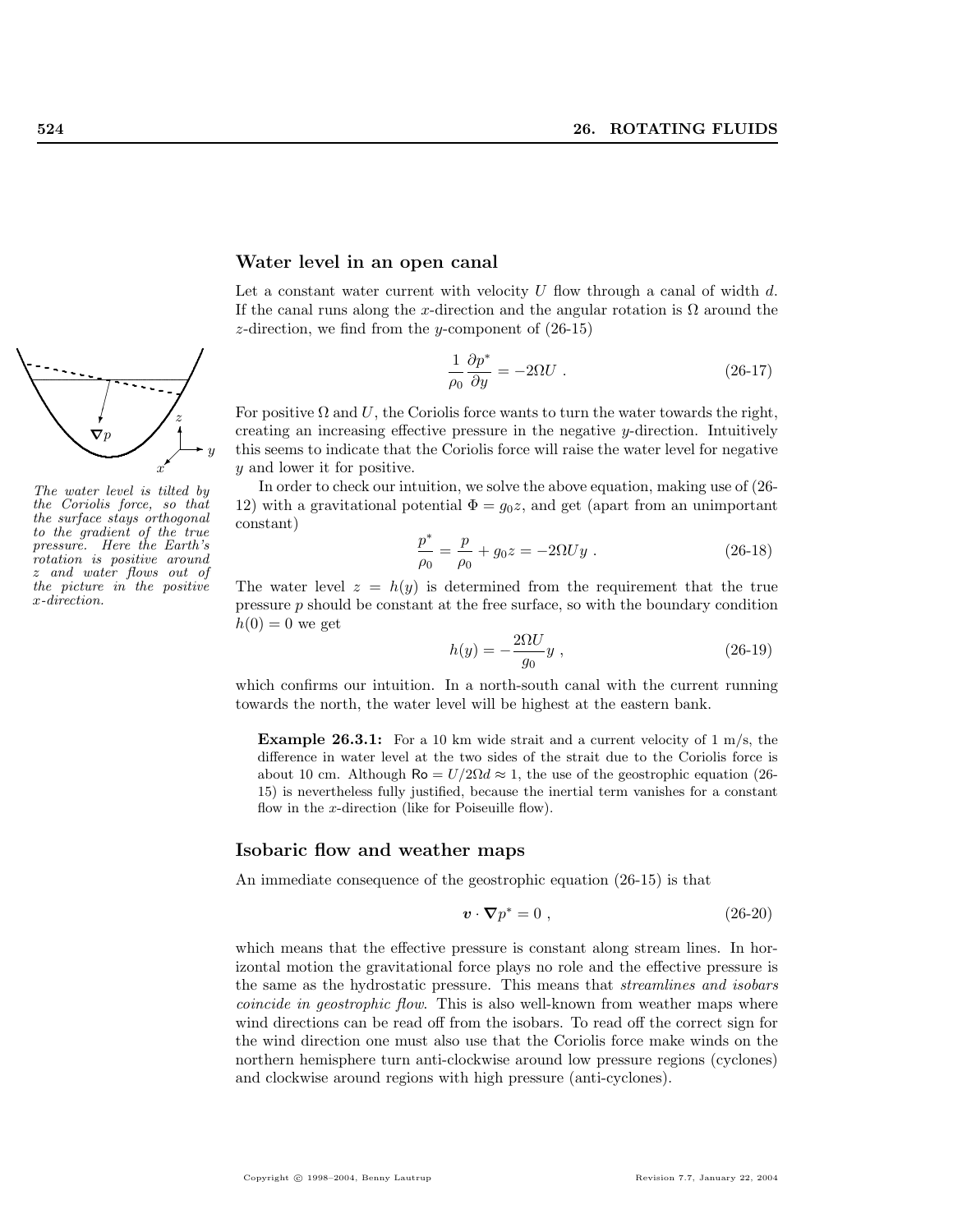Quantitatively we we may invert the geostrophic equation (26-15) to calculate the wind velocities from the pressure gradients. Using that  $\mathbf{\Omega} \cdot \mathbf{v} = 0$  we find  $\mathbf{\Omega} \times (\mathbf{\Omega} \times \mathbf{v}) = -\Omega^2 \mathbf{v}$ , and then

$$
v = \frac{\Omega \times \nabla p^*}{2\Omega^2 \rho_0} \ . \tag{26-21}
$$

Were it not for the Coriolis force, air masses would stream along the negative pressure gradient, from high pressure towards low pressure regions. On the northern hemisphere, the Coriolis force generates cyclones by making the air that streams towards the low pressure veer to the right until it gets aligned with the isobars, and — funnily enough — the same mechanism creates anticyclones.

## Two-dimensionality of geostrophic flow

The geostrophic equation (26-15) is an extremely serious constraint on the flow. Forming the scalar product with  $\Omega$  we get

$$
(\mathbf{\Omega} \cdot \mathbf{\nabla}) p^* = \Omega \frac{\partial p^*}{\partial z} = 0.
$$
 (26-22)

The effective pressure is evidently constant along the axis of rotation. In a constant gravitational field  $g_0$  anti-parallel with the axis of rotation, we may use (26-12) to obtain the hydrostatic pressure (ignoring again the centrifugal contribution)

$$
p = p^*(x, y) - \rho_0 g_0 z \tag{26-23}
$$

just as we did in the case of the open canal. Geoffrey Ingram Taylor

The invariance under translations along the axis of rotation actually extends to the whole flow. To verify this, we calculate the  $\nabla \times$  of the geostrophic equation (26-15), using that the  $\nabla \times$  of a gradient vanishes.

$$
0 = \nabla \times (\mathbf{\Omega} \times \mathbf{v}) = \mathbf{\Omega} \, \mathbf{\nabla} \cdot \mathbf{v} - (\mathbf{\Omega} \cdot \mathbf{\nabla}) \mathbf{v} = -(\mathbf{\Omega} \cdot \mathbf{\nabla}) \mathbf{v} = -\Omega \frac{\partial \mathbf{v}}{\partial z}.
$$

The flow field  $v$  is consequently a function of x and y only. When the z-component  $v<sub>z</sub>$  vanishes, the flow becomes entirely two-dimensional. This result is the Taylor-Proudman theorem (Proudman 1916). To the extent that weather cyclones satisfy the conditions for steady geostrophic flow, one may conclude that the same largescale wind patterns are found all way up through the atmosphere [17].

The Taylor-Proudman theorem is a strange result, which predicts that if one disturbs the flow of a rotating fluid at, say,  $z = 0$ , then the pattern of the disturbance will, after all time-dependence has died away, have become copied to all other values of z. This is also true if the disturbance is caused by a three-dimensional object with finite extent in the z-direction. A so-called Taylor column (of disturbed flow) is created in the rotating fluid. Taylor columns are sometimes also called Proudman pillars.

(1886–1975). British physicist, mathematician and engineer. Had great impact on all aspects of 20'th century fluid mechanics from aircraft and explosions. Devised a method to determine the bulk viscosity of compressible fluids. Studied the movements of unicellular marine creatures.

Joseph Proudman (1888– 1975). British mathematician and oceanographer. First proved the Taylor-Proudman theorem in 1915.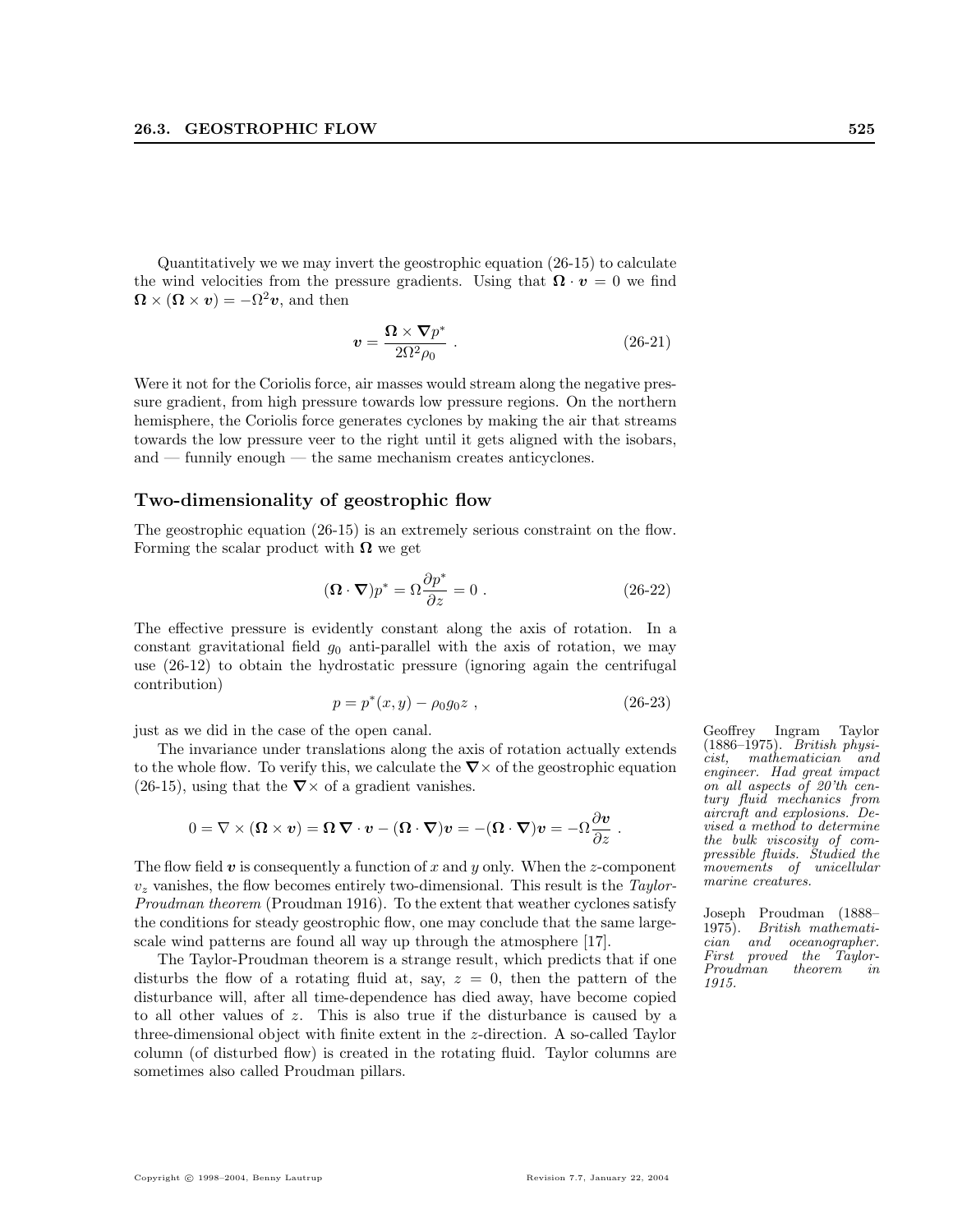The strangeness is however only in the mind, for many experiments beginning with Taylor's in 1923 have amply verified the existence of Taylor columns. Even a body moving steadily along the axis of rotation, such as a falling sphere, will push a long column of fluid in front of itself, and trail another behind. The mechanics underlying the formation of Taylor columns results from a complicated interplay between the inertial and viscous terms left out in the geostrophic equation (26- 15), and it is not easy to give an explanation in simple physical terms (see for example [18]).

## 26.4 The Ekman layer

Boundary layers arise around a body in nearly ideal flow, because viscous forces must necessarily come into play to secure the no-slip boundary condition. Steady boundary layers are normally asymmetric with respect to the direction of the slipflow outside the layer, being thinnest at the leading edge of a body and thickening towards the rear. This happens even at an otherwise featureless body surface and may be understood as a cumulative effect of the slowing down of the fluid by the contact with the boundary. At a point downstream from the leading edge of a body, the fluid has been under the influence of shear forces from the boundary for a longer time than upstream and their effect have spread farther into the fluid. Boundary layers may, as discussed in chapter 25, even separate from the body and create a completely new flow pattern in the fluid at large.

A rotating fluid in geostrophic flow must also form boundary layers around the bodies immersed in it. For small bodies the effect of the rotation is negligible, but for larger bodies with flow velocity of the same scale as the local rotation speed, *i.e.* for  $\text{Ro} = U/2L\Omega \leq 1$ , the Coriolis force comes to play a major role in the formation of boundary layers. As the flow velocity rises from zero at the boundary to its asymptotic value in the geostrophic slip-flow outside the boundary, the Coriolis force becomes progressively stronger, making the flow veer more and more to the right (for anti-clockwise rotation). The geostrophic cross-wind effectively "blows away" accumulated fluid and prevents the downstream growth of the boundary layer. Such a boundary layer, confined to a finite thickness by the Coriolis force is called an Ekman layer.

One may estimate the thickness of the Ekman layer by comparing the Coriolis acceleration  $|2\mathbf{\Omega}\times v|\approx 2\Omega U$  with the viscous acceleration  $|\nu \nabla^2 v|\approx \nu U/\delta^2$  across the Ekman layer. Since they must be approximately equal in magnitude we get (apart from a numeric factor)

$$
\delta \approx \sqrt{\frac{\nu}{\Omega}} \approx L\sqrt{\mathsf{Ek}} \;, \tag{26-24}
$$

where  $E_k$  is the value of the Ekman number  $(26-14)$  in the geostrophic flow outside the boundary layer. Notice that the estimate is independent of the velocity  $U$ . The Ekman layer has the same thickness everywhere even if the velocity of the geostrophic flow should vary from place to place.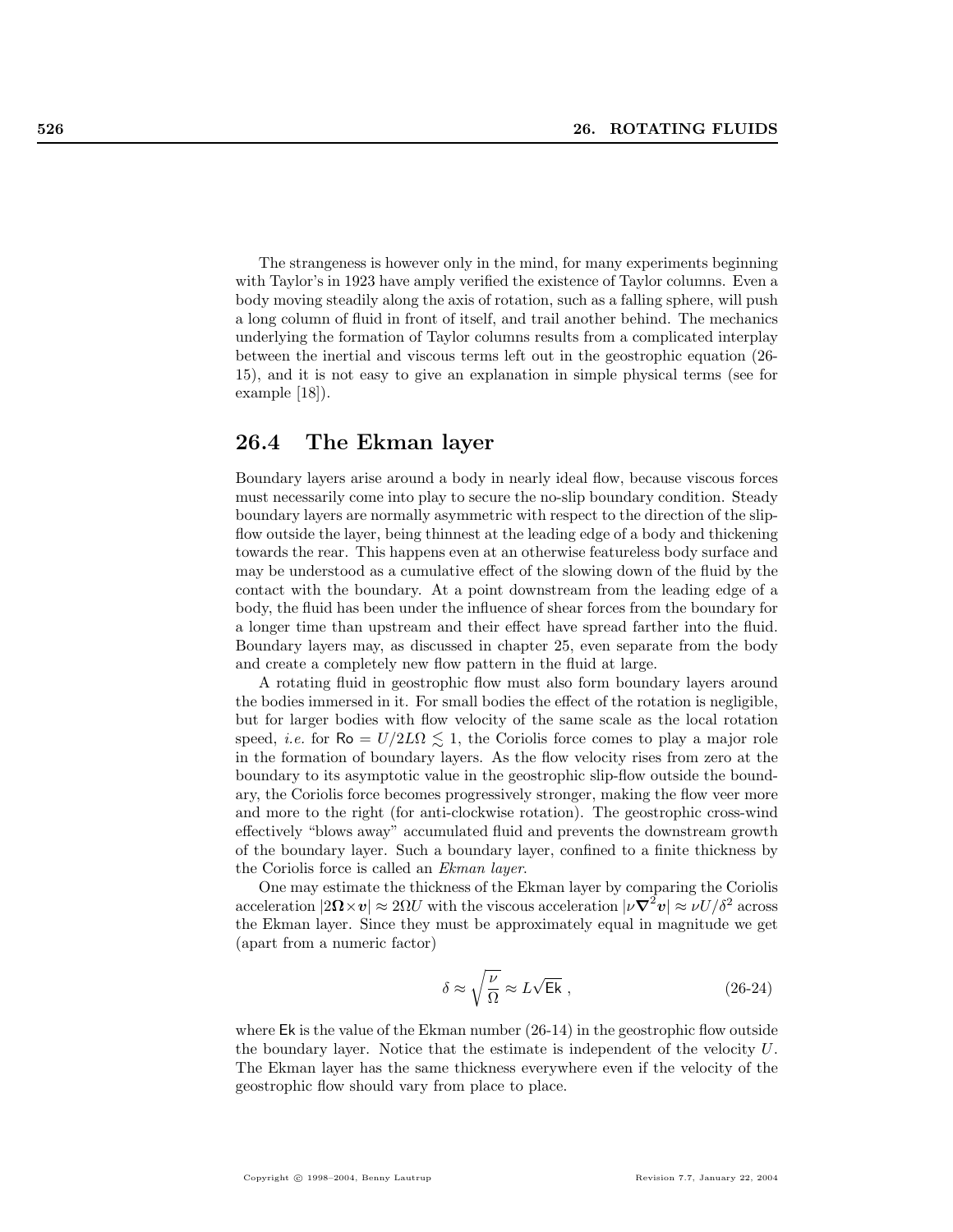#### Shape of the Ekman layer

Outside the Ekman layer we assume that there is a steady geostrophic flow in the x-direction with velocity  $v_x = U$ , accompanied by an effective pressure  $p^*/\rho_0 = -2\Omega U y$  in the y-direction, as for canal flow (26-18). In looking for a solution which interpolates between the static boundary and the geostrophic flow, we again exploit the symmetry of the problem. As long as the centrifugal acceleration can be ignored, the equations of motion as well as the boundary conditions are independent of the exact position in  $x$  and  $y$ , *i.e.* invariant under arbitrary translations in these coordinates. It is then natural to guess that there may be a maximally symmetric solution  $\mathbf{v} = \mathbf{v}(z)$  which is also independent of x and y and only depends on the height z.

With this assumption, mass conservation  $\partial v_z/\partial z = 0$  implies that the vertical velocity is a constant. Since it has to vanish on the non-permeable boundary  $z =$ 0 it vanishes everywhere,  $v_z = 0$ . The flow in the transition layer is entirely twodimensional, but varies with height z, and the Navier-Stokes equations become

$$
0 = -\frac{1}{\rho_0} \frac{\partial p^*}{\partial x} + \nu \frac{d^2 v_x}{dz^2} + 2\Omega v_y,
$$
  
\n
$$
0 = -\frac{1}{\rho_0} \frac{\partial p^*}{\partial y} + \nu \frac{d^2 v_y}{dz^2} - 2\Omega v_x,
$$
  
\n
$$
0 = -\frac{1}{\rho_0} \frac{\partial p^*}{\partial z}.
$$

The inertial term automatically vanishes for the assumed form of the solution.

From the last equation it follows that the effective pressure is independent of height z and consequently must be everywhere equal to its terminal value  $p^*/\rho_0 = -2\Omega U y$  in the geostrophic flow outside the boundary layer. Inserting this result, the equations of motion now simplify to

$$
\nu \frac{d^2 v_x}{dz^2} = -2\Omega v_y \ , \qquad (26-25a)
$$

$$
\nu \frac{d^2 v_y}{dz^2} = -2\Omega (U - v_x) \ . \tag{26-25b}
$$

This is a pair of coupled homogenous differential equations for  $U - v_x$  and  $v_y$ . Solving the first for  $v_y$  and inserting it into the second, we get a single fourth order equation

$$
\frac{d^4(U - v_x)}{dz^4} = -\frac{4\Omega^2}{\nu^2}(U - v_x) .
$$

The general solution to this linear fourth order differential equation is a linear combination of four terms of the form  $\exp(kz/\delta)$  where

$$
\delta = \sqrt{\frac{\nu}{\Omega}} \,, \tag{26-26}
$$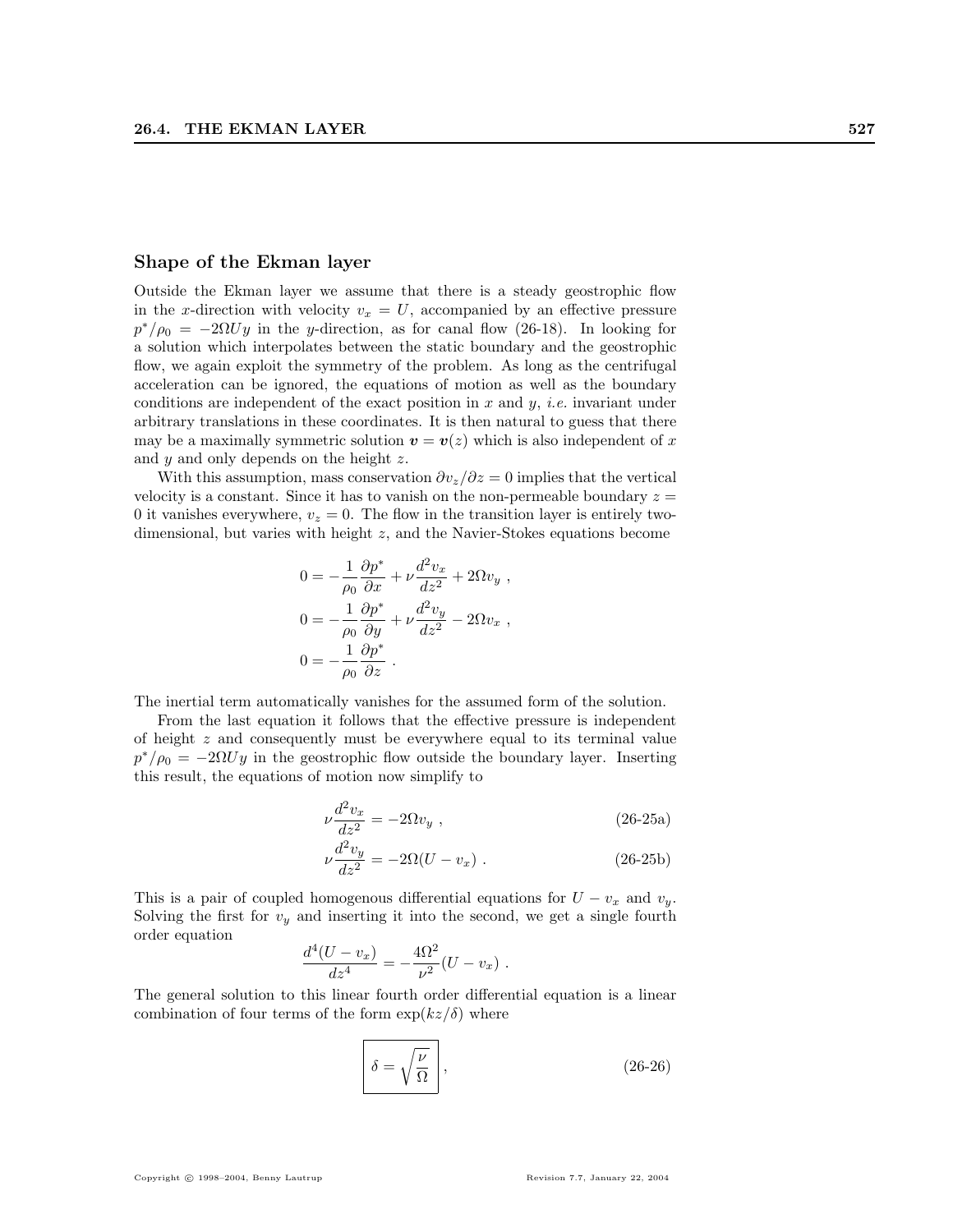

Figure 26.1: Plot of Ekman layer velocity components. (a) The velocity components as a function of height z. (b) Parametric plot of the velocities as a function of z leads to the characteristic Ekman spiral.

is the Ekman layer thickness parameter and  $k = \pm(1 \pm i)$  are the four roots of  $k^4 = -4$ . The roots with positive real part are of no use, because the solution then would grow exponentially for  $z \to \infty$ . Thus, the most general acceptable solution is

$$
U - v_x = Ae^{-(1+i)z/\delta} + Be^{-(1-i)z/\delta} ,
$$
  

$$
v_y = i \left( Ae^{-(1+i)z/\delta} - Be^{-(1-i)z/\delta} \right) ,
$$

where we in the last equation have used (26-25a) to get  $v_y$ .

Applying the no-slip boundary condition,  $v_x = v_y = 0$  for  $z = 0$ , we find  $A = B = U/2$ , and the final solution becomes

$$
v_x = U \left( 1 - e^{-z/\delta} \cos z/\delta \right) ,
$$
  
\n
$$
v_y = U e^{-z/\delta} \sin z/\delta .
$$
 (26-27)

In fig. 26.1a the velocity components are plotted as a function of height. One notices that  $v_x$  first overshoots its terminal value, and then quickly returns to it. The y-component also oscillates but is  $90°$  out of phase with the x-component. The direction of the velocity close to  $z = 0$  is 45 $\degree$  to the left of the asymptotic geostrophic flow. Plotted parametrically as a function of height, the velocity components create a characteristic spiral, called the Ekman spiral, shown in fig. 26.1b. The damping is however so strong that only the very first turn in this spiral is visible.

The presence of an Ekman layer of the right thickness has been amply confirmed by laboratory experiments. For the atmosphere at middle latitudes the thickness (26-26) becomes  $\delta = 56$  cm when the diffusive viscosity  $\nu=1.57\times 10^{-5}$  m<sup>2</sup>/s is used. This disagrees with the measured thickness of the Ekman layer in the atmosphere which is about 1000 m. The reason is that atmospheric flow tends to be turbulent rather than laminar with an effective viscosity that can easily be up to a million times larger than the diffusive viscosity[17]. We shall not go further into this question here.



Ekman flow pattern in a vertical box. Notice how the fluid close to the ground flows to the left of the geostrophic flow higher up.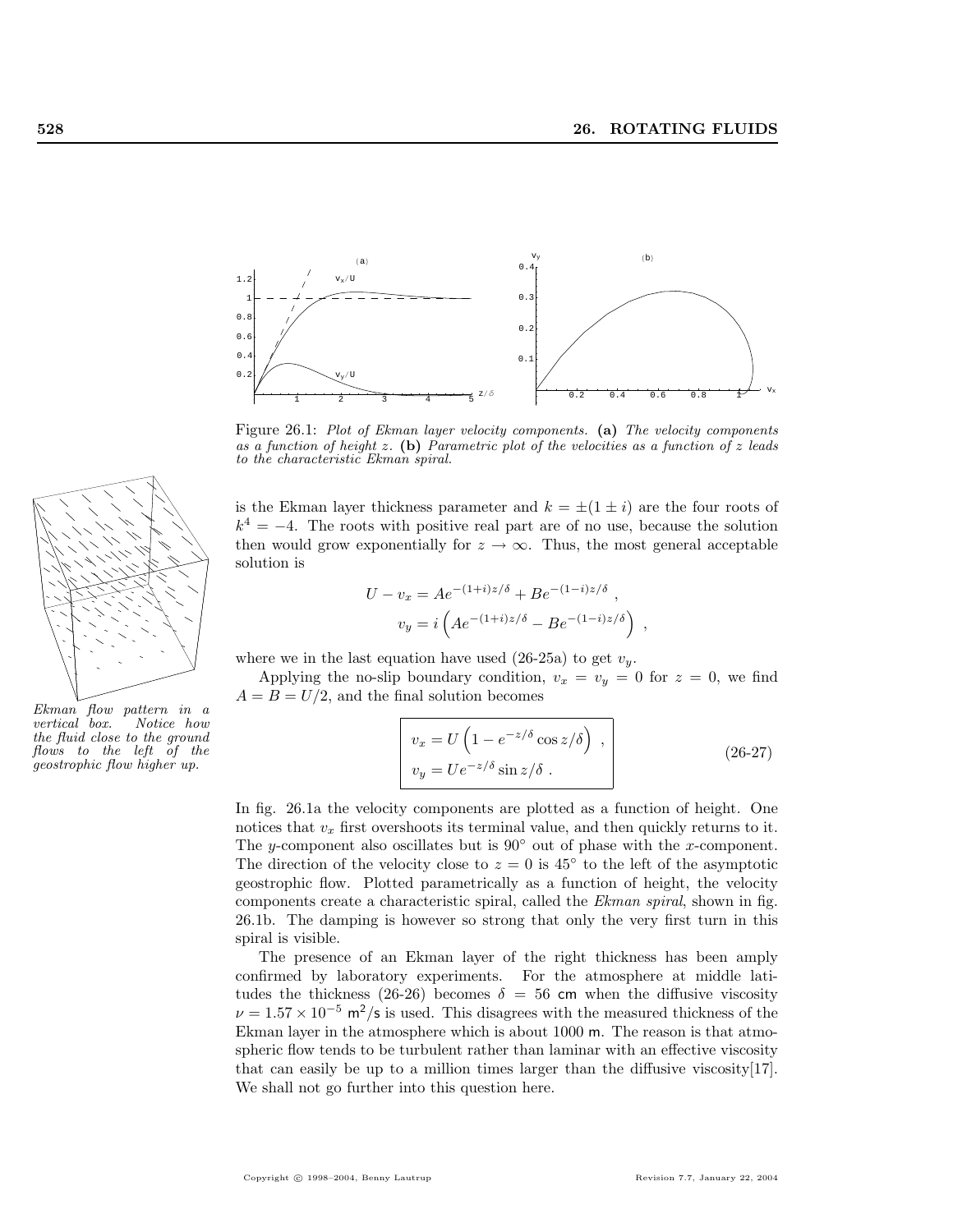#### Displacement loss and cross-flow

The Ekman layer slows down the flow near the plate as does any boundary layer. The loss of volumetric discharge rate in the x-direction is normally compensated by an upflow from the boundary layer, but for the Ekman layer, this upflow is replaced by a net cross-flow in the y-direction. To verify this we calculate both the loss in discharge rate along x and the cross-flow discharge rate along  $y$ , and find from (26-27)

$$
\int_0^\infty (U - v_x) \, dz = \int_0^\infty v_y \, dz = \frac{1}{2} U \, \delta \tag{26-28}
$$

Both quantities are calculated per unit of length orthogonal to the flow. The equality of the loss in the x-direction with the gain in the  $y$ -direction may be seen as a quantitative explanation for the constant thickness of the Ekman layer as opposed to the growing thickness of non-rotating boundary layers.

## ∗ Upwelling and suction

The Ekman flow (26-27) may be rewritten in vector notation as

$$
\boldsymbol{v} = \boldsymbol{U} \left( 1 - e^{-z/\delta} \cos z/\delta \right) + \boldsymbol{e}_z \times \boldsymbol{U} e^{-z/\delta} \sin z/\delta \;, \tag{26-29}
$$

which should be valid for any choice of constant  $U$ . If the geostrophic velocity vector  $\mathbf{U} = (U_x(x, y), U_y(x, y), U_z(x, y))$  actually changes slowly with x and y on a large scale  $L \gg \delta$  this expression should still be valid. The thickness (26-26) is as mentioned before independent of the velocity of the asymptotic geostrophic flow.

One would think that the z-independent vertical geostrophic upflow  $U_z$  should vanish, because it cannot penetrate into the ground at  $z = 0$ , but we shall now see that a varying geostrophic flow in fact generates a non-vanishing upflow from the Ekman layer. The derivative of the vertical flow component inside the Ekman layer may be calculated from mass conservation  $\nabla \cdot v = 0$ , and we find from (26-27)  $\overline{a}$ 

$$
\frac{\partial v_z}{\partial z} = -\frac{\partial v_x}{\partial x} - \frac{\partial v_y}{\partial y} = \left(\frac{\partial U_y}{\partial x} - \frac{\partial U_x}{\partial y}\right) e^{-z/\delta} \sin z/\delta.
$$

Here we have used that geostrophic flow also has to satisfy horizontal mass conservation  $\partial U_x/\partial x + \partial U_y/\partial y = 0$ . We recognize the factor in parenthesis on the right hand side as the vorticity  $\omega_z$  of the geostrophic flow. Integrating over z and using that  $v_z = 0$  for  $z = 0$ , we obtain

$$
v_z = \frac{1}{2}\delta \left( \frac{\partial U_y}{\partial x} - \frac{\partial U_x}{\partial y} \right) \left[ 1 - e^{-z/\delta} (\cos z/\delta + \sin z/\delta) \right] ,\qquad (26-30)
$$

an equation which is most easily verified by differentiation. Evidently, the vertical velocity is of size  $U\delta/L$ , which is always smaller than the geostrophic flow U by a factor  $\delta/L \ll 1$ .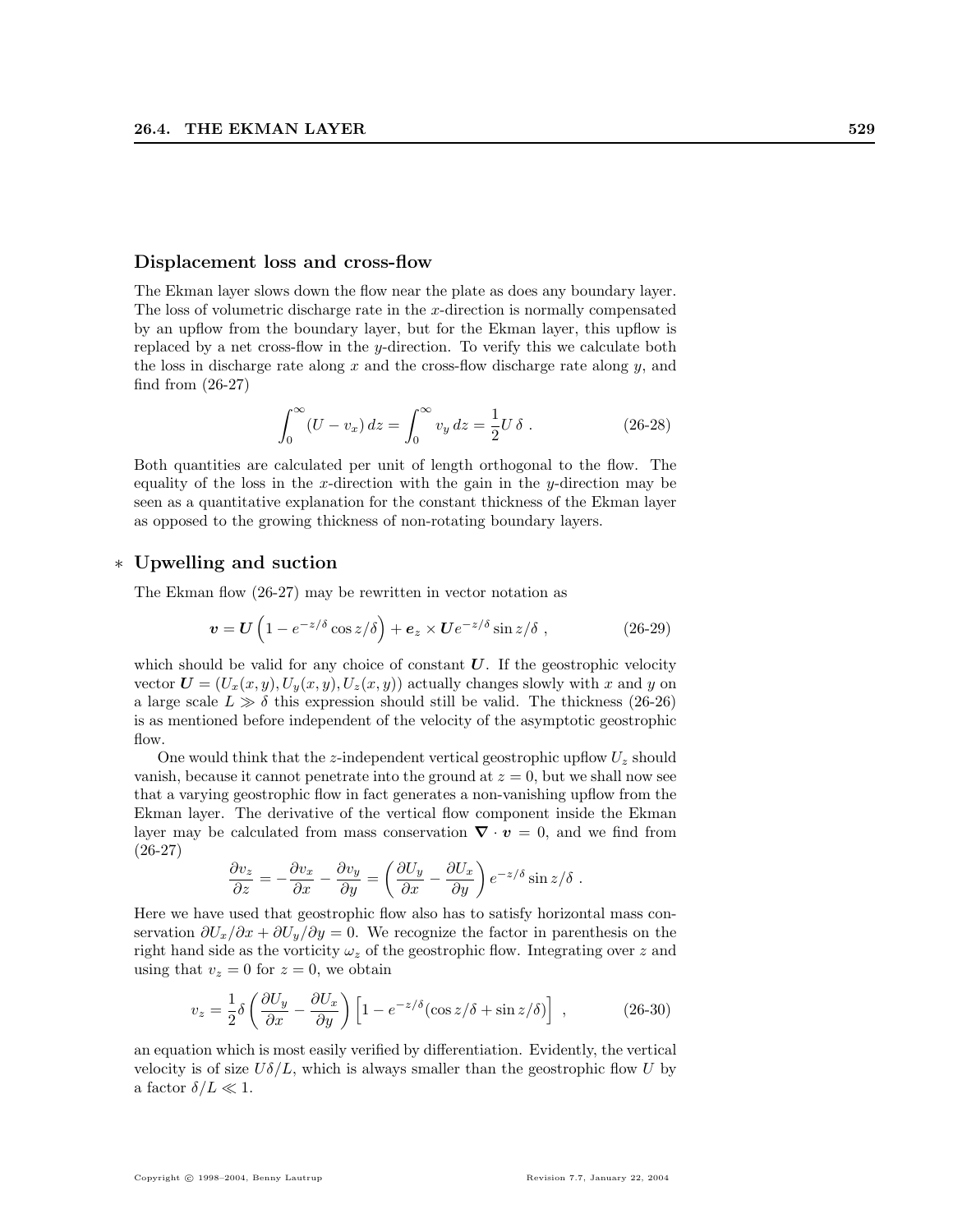For  $z \gg \delta$ , there remains a vertical component in the asymptotic geostrophic flow

$$
U_z = \frac{1}{2}\delta \left(\frac{\partial U_y}{\partial x} - \frac{\partial U_x}{\partial y}\right).
$$
 (26-31)

Since it is independent of  $z$ , it is not at variance with the geostrophic nature of the exterior flow or the Taylor-Proudman "vertical copy" theorem.

If the geostrophic vorticity  $\omega_z = \partial U_y/\partial x - \partial U_x/\partial y$  is positive, *i.e.* of the same sign as the global rotation, fluid wells up from the Ekman layer (without changing its thickness). This is, for example, the case for a low-pressure cyclone, where the upwelling of fluid must be accompanied by a cross-isobaric flow inside the Ekman layer towards the center of the cyclone. Conversely if the geostrophic vorticity is negative, as in high-pressure anticyclones, fluid is sucked down into the Ekman layer from the geostrophic flow. Both of these effects tend to equalize the pressure between the center and the surroundings of these vast vortices.

## 26.5 Steady vortex in rotating container

In the laboratory, gravity-sustained vortices may be created by letting a liquid, typically water, run freely out through a small drain-hole in the center of a slowly rotating cylindrical container. The liquid lost through the drain is constantly pumped back into the container. In the steady state the pump provides the kinetic energy of the falling liquid, and its angular momentum is provided by the motor rotating the container. The container is drained through a very small hole of radius  $r = a$ . We shall for simplicity disregard the influence of the outer container wall at  $r = A$ , and thus think of the container as having infinite radius.

In the following we shall repeatedly refer to the experiment shown in fig. 26.2 (with the parameters given in the figure caption)<sup>1</sup>. In this experiment, a steady flow pattern with a beautiful central vortex gets established after about half an hour. The vortex is remarkably stable and its flow can be studied experimentally by modern imaging techniques. The needle-like central depression is accompanied by a very rapid central rotation of at least 50 turns per second, or 3000 rpm, which is as fast as a typical medium-sized car engine rotates at a cruising speed of 100 km/h!

Experimentally, the bulk of the vortex outside the surface depression is found to have the shape of a line vortex with azimuthal velocity,  $v_{\phi} = C/r$  in the rotating coordinate system of the container. The azimuthal Reynolds number of the line vortex is independent of  $r$ ,

$$
\text{Re}_{\phi} = \frac{rv_{\phi}}{\nu} = \frac{C}{\nu} \tag{26-32}
$$

and in the experiment it has the value  $\text{Re}_{\phi} \approx 1600$ , somewhat below the onset of turbulence.

<sup>1</sup>A. Andersen, T. Bohr, B. Lautrup, J. J. Rasmussen, and B. Stenum, "Bathtub vortex flows with a free surface'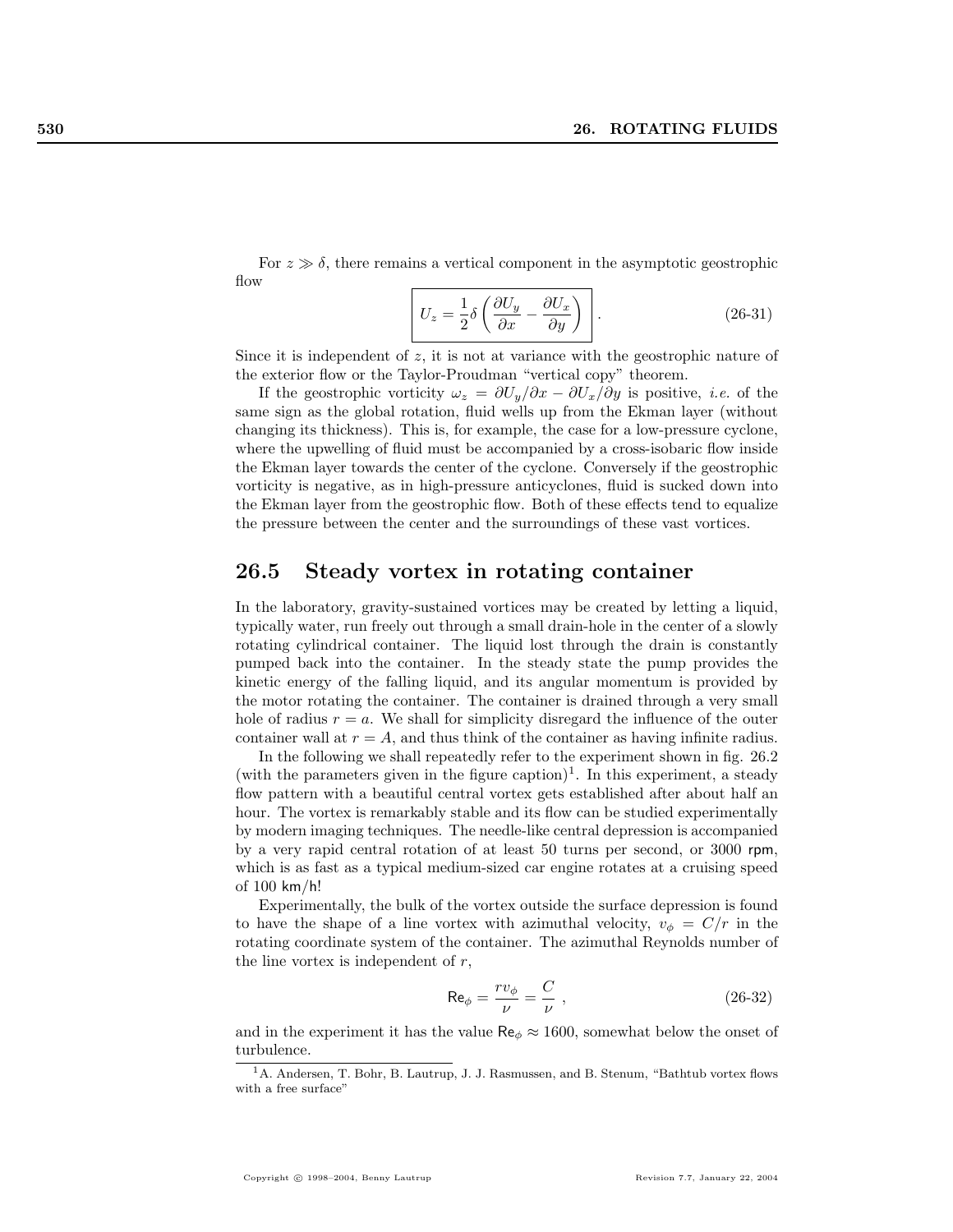

Figure 26.2: Water vortex in a rotating container. The upper part is the reflection of the vortex in the water surface. The radius of the drain-hole is  $a = 1$  mm, the radius of the container is  $A = 20$  cm, the asymptotic water level is  $L = 11$  cm, and the whole apparatus rotates at  $\Omega = 18$  rpm. After about 30 minutes the vortex stabilizes with a central dip of  $L - h_0 = 6$  cm, or  $h_0 = 5$  cm. The volume discharge through the drain is measured to be  $Q = 3.16$  cm<sup>3</sup> s<sup>-1</sup> corresponding to an average drain velocity of  $W = 101$  cm s<sup>-1</sup> and a Reynolds number  $\text{Re}_z = 2328$ . The circulation constant is  $C = 16.0$  cm<sup>2</sup> s<sup>-1</sup>, and the Rossby radius R = 2.9 cm. The core rotates more 50 times per second!

## Rossby radius

The local Rossby number of the line vortex at a distance  $r$  from its axis is,

$$
\text{Ro} = \frac{v_{\phi}}{2\Omega r} = \frac{C}{2\Omega r^2} \tag{26-33}
$$

It decreases rapidly with growing r and drops below unity for  $r \gtrsim R$  where

$$
R = \sqrt{\frac{C}{2\Omega}} \ . \eqno{(26-34)}
$$

We shall call this the *Rossby radius*, and in the experiment of fig. 26.2 we find  $R = 2.1$  cm. Well inside the Rossby radius for  $r \ll R$ , the Coriolis force is small compared to the advective force, and the vortex will resemble the bathtub vortices discussed in chapter 23, except that there is upflow from the Ekman layer outside the drain proper. At the other extreme, well beyond the Rossby radius for  $r \gg R$ , the flow will be purely geostrophic.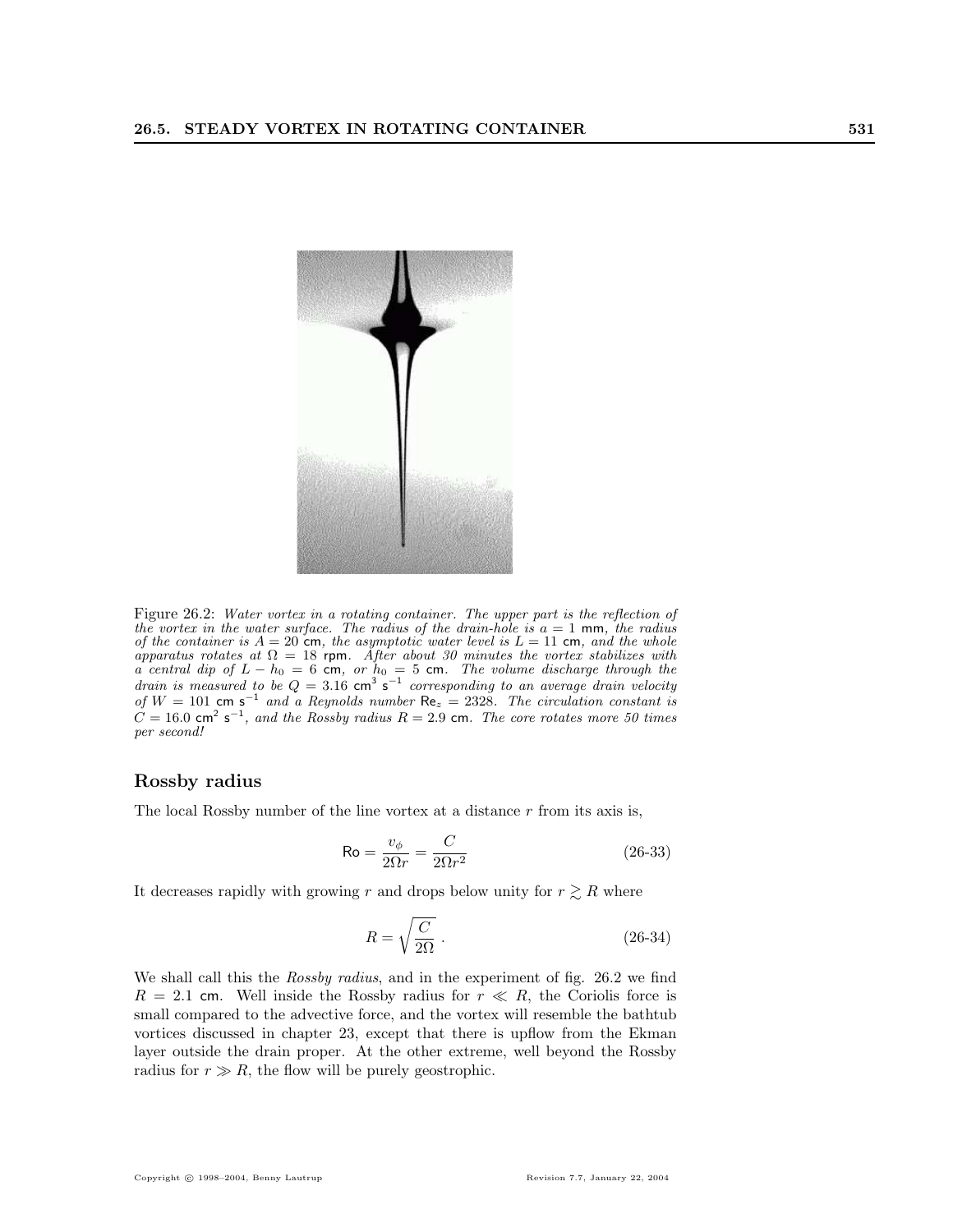## Cylindrical geostrophic flow

The Taylor-Proudman "copycat" theorem guarantees that in the geostrophic regime, the flow cannot depend on the vertical height z. Assuming further that the flow is cylindrical, it follows that the velocity components in cylindrical coordinates,  $v_{r,\phi,z}$ , are only functions of r. The geostrophic equation (26-16) now decomposes into the three equations,

$$
\frac{1}{\rho_0} \frac{\partial p}{\partial r} = 2\Omega v_\phi \ , \tag{26-35a}
$$

$$
\frac{1}{\rho_0} \frac{\partial p}{\partial \phi} = -2\Omega v_r , \qquad (26-35b)
$$

$$
\frac{1}{\rho_0} \frac{\partial p}{\partial z} = -g_0 \tag{26-35c}
$$

By the usual argument, the uniqueness of the pressure forbids any  $\phi$ -dependence, so that the second equation leads to  $v_r = 0$ . The pressure can then be obtained by integrating the two other equations. Notice that whereas the radial flow always has to vanish, we find apparently no restrictions on the azimuthal flow  $v_{\phi}$  or the upflow  $v_z$ . In particular, it does not follow from this argument that the azimuthal flow takes the form of a line vortex.

The main conclusion is, that *geostrophic flow can never carry any inflow* towards the drain. This is in fact equivalent to the previously derived result that flow lines and isobars coincide in geostrophic flow. The only way inflow can occur is through deviations from clean geostrophic flow, and that happens primarily inside the Rossby radius and close to the bottom of the container, where an Ekman layer must form.

## The Ekman layer valve

In the preceding section we saw that the asymptotic upflow from the Ekman layer (26-31) is controlled by the vorticity of the geostrophic flow. Since the Taylor-Proudman theorem guarantees that the upflow is independent of  $z$ , and since there can be no geostrophic inflow, this upflow will unabated reach the nearly horizontal open surface at top of the vortex. But there it has nowhere to  $\gamma_2^2$ , so the only possibility that remains is for the vorticity of the geostrophic flow to vanish, and this is only possible for a line vortex,  $v_{\phi} = C/r$ . It is essentially the presence of an open surface that forces the flow to be that of a line vortex.

The constant thickness of the Ekman layer

$$
\delta = \sqrt{\frac{\nu}{\Omega}}\tag{26-36}
$$

comes to merely 0.7 mm in the experiment (fig. 26.2). The radial volume discharge can now be calculated from the cross-flow in (26-28) by taking  $U = C/r$ 

<sup>2</sup>To complete the argument, one also has to verify that the Ekman layer which will also form at the upper open surface is incapable of diverting any large upflow towards the drain.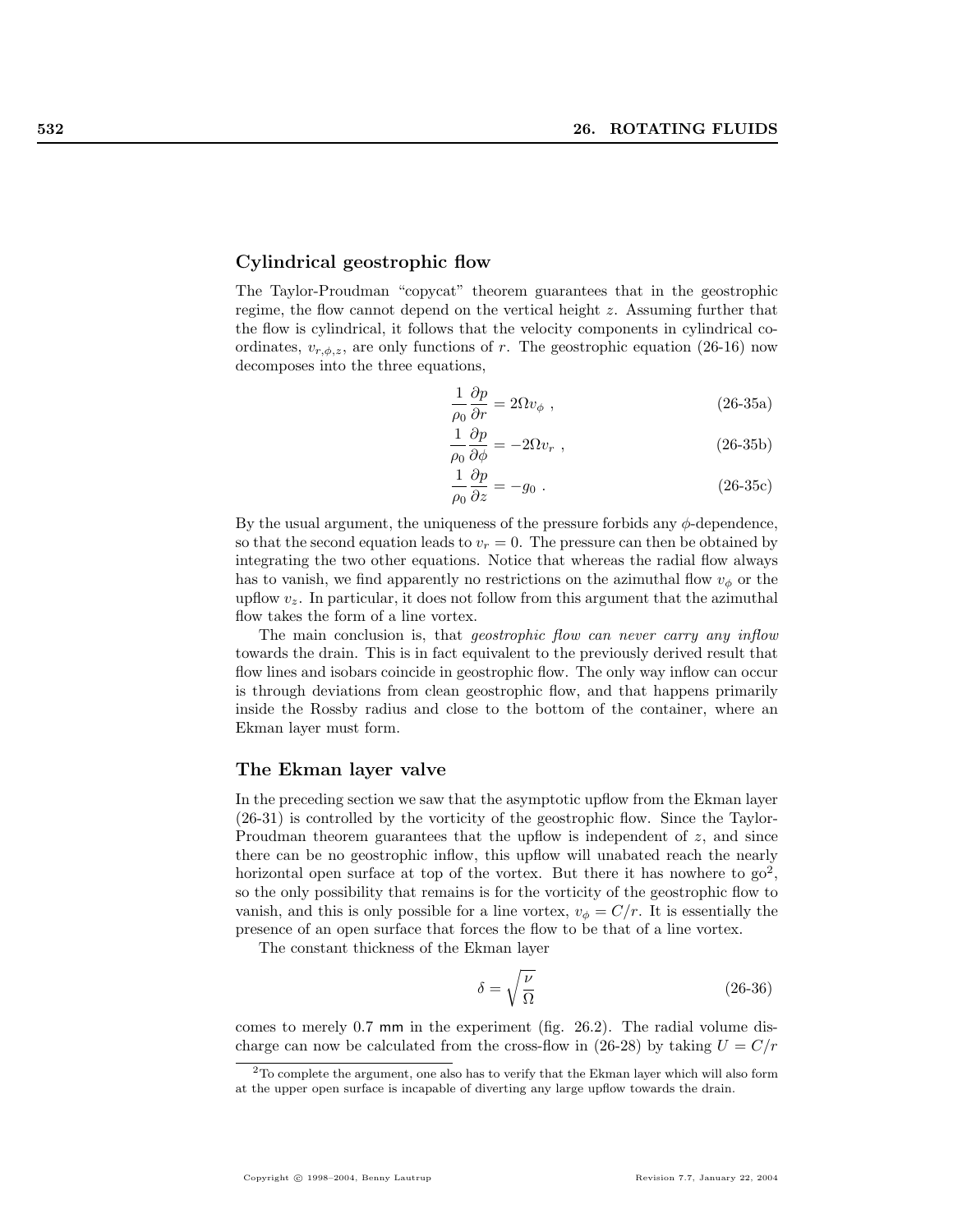and multiplying with the length of the circumference,  $2\pi r$ , to get the constant radial discharge rate,

$$
Q = \pi C \delta \quad . \tag{26-37}
$$

This is a fundamental result which connects the primary circulating flow with the secondary inflow towards the drain. The Ekman layer in effect acts as a valve that only allows a certain amount of fluid to flow towards the drain per unit of time.

Alternatively, one can use this relationship to calculate the circulation constant C from the more easily measured drain-flow Q. In the experiment of fig. 26.2 where the drain flow is measured to be  $Q = 3.16 \text{ cm}^3/\text{s}$ , we predict  $C = 15$  cm<sup>2</sup> s<sup>-1</sup> which is in good agreement with the measured value  $C = 16.0$  cm<sup>2</sup> s<sup>-1</sup>. If at all significant, the discrepancy could be caused by the finite size of the container.

#### Inner vortex

Inside the Rossby radius the non-linear advective forces take over, but there will still exist a thin — in fact thinner — Ekman-like layer close to the bottom. But even if the circulating primary flow is that of a line vortex, the non-linearities will now cause an upwelling of fluid from the bottom layer. The bulk flow is no more geostrophic, so there is no injunction against the upflow turning into an inflow directed towards the center of the vortex. Thus, the general picture is that the secondary flow creeps inwards along the bottom through the Ekman layer outside the Rossby radius, flares up vertically from the bottom inside and turns towards the center in the bulk, for finally to dive sharply down into the drain. Along its way it carries energy and angular momentum to sustain the primary vortex flow.

Modelling of the inner vortex, in particular the core region near the drain, is a rather complex task. The main difficulty lies in matching the upflow from the bottom layer to the bulk flow. The narrow drain, the thin Ekman-like bottom layer, and the very high rotation speeds in the vortex core, in excess of 50 cps for the case of fig. 26.2, makes the differential equations "stiff" and numerically unwieldy. Surface tension will also influence the needle-like depression and make it less needle-like, but this effect has yet to be properly included.

Concluding the discussion of the vortex in a rotating container, it appears that even if the experiment is fairly easy to set up, the physics is extremely varied in different regions. The only perfectly understood region is the bulk-flow outside the Rossby radius, not too close to the outer container wall, and the associated bottom Ekman layer. The inner vortex may be modelled as a cylindrical vortex, but its coupling to the bottom layer is not well understood. The central core acts as a pipe, funnelling fluid towards the drain, but the shape of the open surface of the needle-like depression is still not fully understood, especially what concerns the influence of surface tension.



Typical flowline for fluid streaming in through the Ekman layer outside the Rossby radius R, welling up inside R and finally falling through the drain.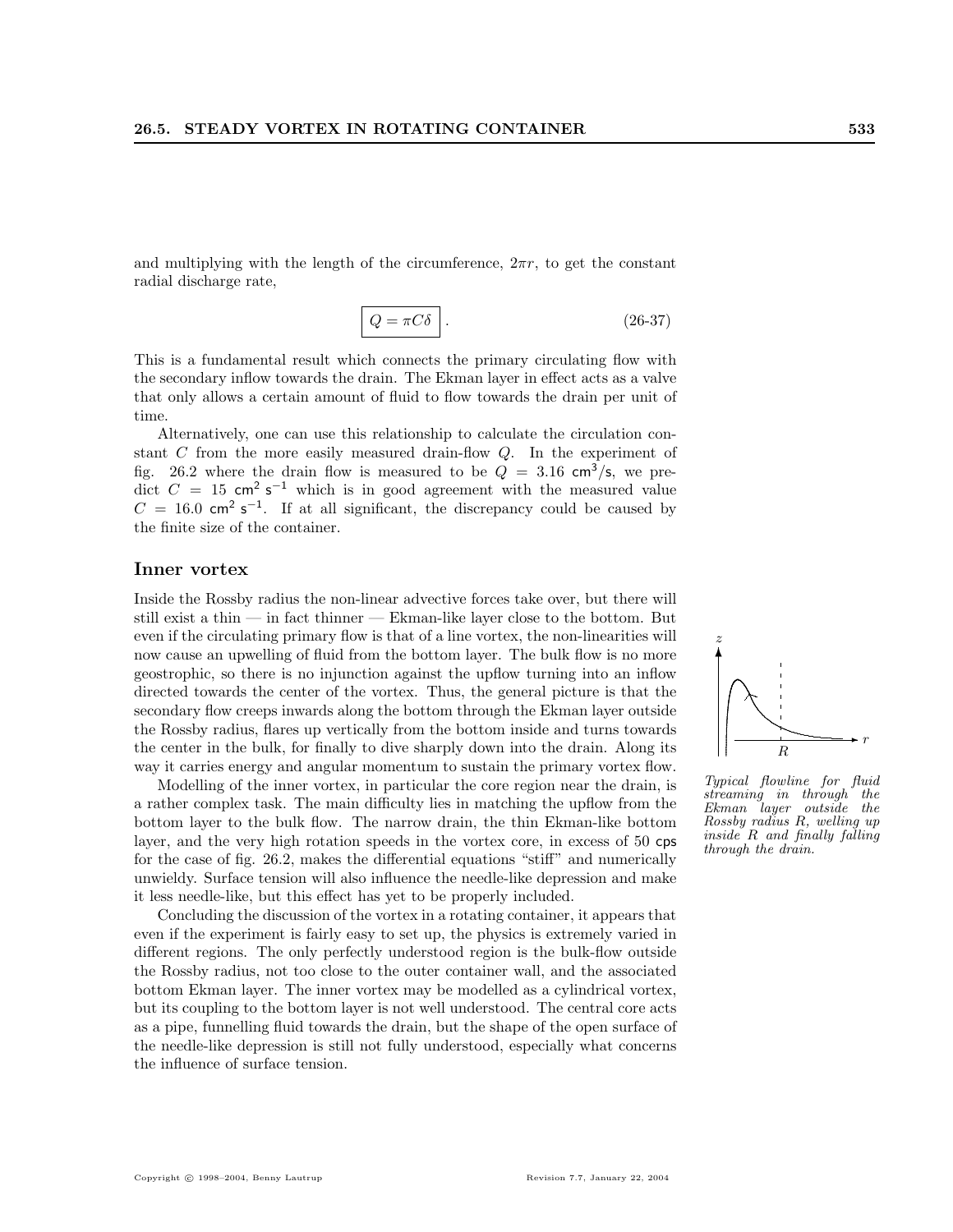## 26.6 Debunking an urban legend

Finally, we turn to the "urban legend" concerning the direction of rotation of real bathtub vortices and their dependence on the Earth's rotation. The legend originates in the correct physical theory of the Coriolis force, amply confirmed by the everyday observation of weather cyclones. So the urban legend can only be debunked by quantitative arguments, usually not given much attention in urban circles.

Suppose to begin with that our bathtub is essentially infinitely large and that the water level is  $L = 50$  cm. Bernoulli's theorem tells us that the drain velocity the water level is  $L = 30$  cm. Bernoulli s theorem tells us that the drain velocity<br>is at most  $W = \sqrt{2g_0L} \approx 300$  cm s<sup>-1</sup>. Taking the drain radius to be  $a = 2.5$  cm, the maximal drain discharge rate becomes  $Q \approx 6$  liter s<sup>-1</sup>. This seems seems not unreasonable for bathtubs that typically contain hundreds of liters of water (and excessively waste both water and heat!). Assuming furthermore that the flow is perfectly laminar, we find the Ekman thickness  $\delta = 14$  cm, and from (26-37) we get  $C = 140 \text{ cm}^2/\text{s}$ , corresponding to a Rossby radius of  $R = 17 \text{ m}$ . Most bathtubs are not that big and this shows that Earth's rotation can only have little influence on a real bathtub vortex, in spite of the many claims to the contrary. A swimming pool of Olympic dimensions is on the other hand of the right scale. What matters for the man-sized bathtub is much more, as we discussed in chapter 23, the bather's accidental deposition of angular momentum in the water while getting out.

There is, however, the objection that the effect of the Earth's rotation could show up, if the water were left to settle down for some time before the plug is pulled. For that to happen, the Rossby number (26-13) would have to be comparable to unity. Taking the diameter of a real tub to be  $A \approx 1$  m, this implies that the water velocity near the rim of the tub should not be much larger than  $\Omega A \approx 5 \times 10^{-3}$  cm/s. This seems terribly small, about the thickness of a human hair per second!

The following argument indicates what patience is needed to make an experiment<sup>3</sup>. After the initial turbulence from filling the tub has died out, we shall assume that the water settles down under the action of viscous forces (although the Reynolds number for a flow with the above velocity is still about 60). Viscosity not only smoothes out local velocity differences but also secures that the fluid eventually comes to rest with respect to the container. The typical viscous diffusion time over a distance d is  $t \approx d^2/4\nu$ , as we have seen for momentum diffusion on page 333 or vortex spin-down on page 452. In a bathtub with a water level of  $L = 50$  cm, the time it takes for the bottom of the container to influence the water at the top is about  $t \approx 75,000$  s or about 20 hours! To make the experiment work, you must not only let the water settle for a few times 20 hours, but also secure that no heat is added to the water (which may generate convection), and no air drafts are present in and around the container.

<sup>3</sup>Some experimenters are patient and careful enough to observe the effect. See for example the very enjoyable paper by L. M. Trefethen et al, Nature 207, 1084 (1965).